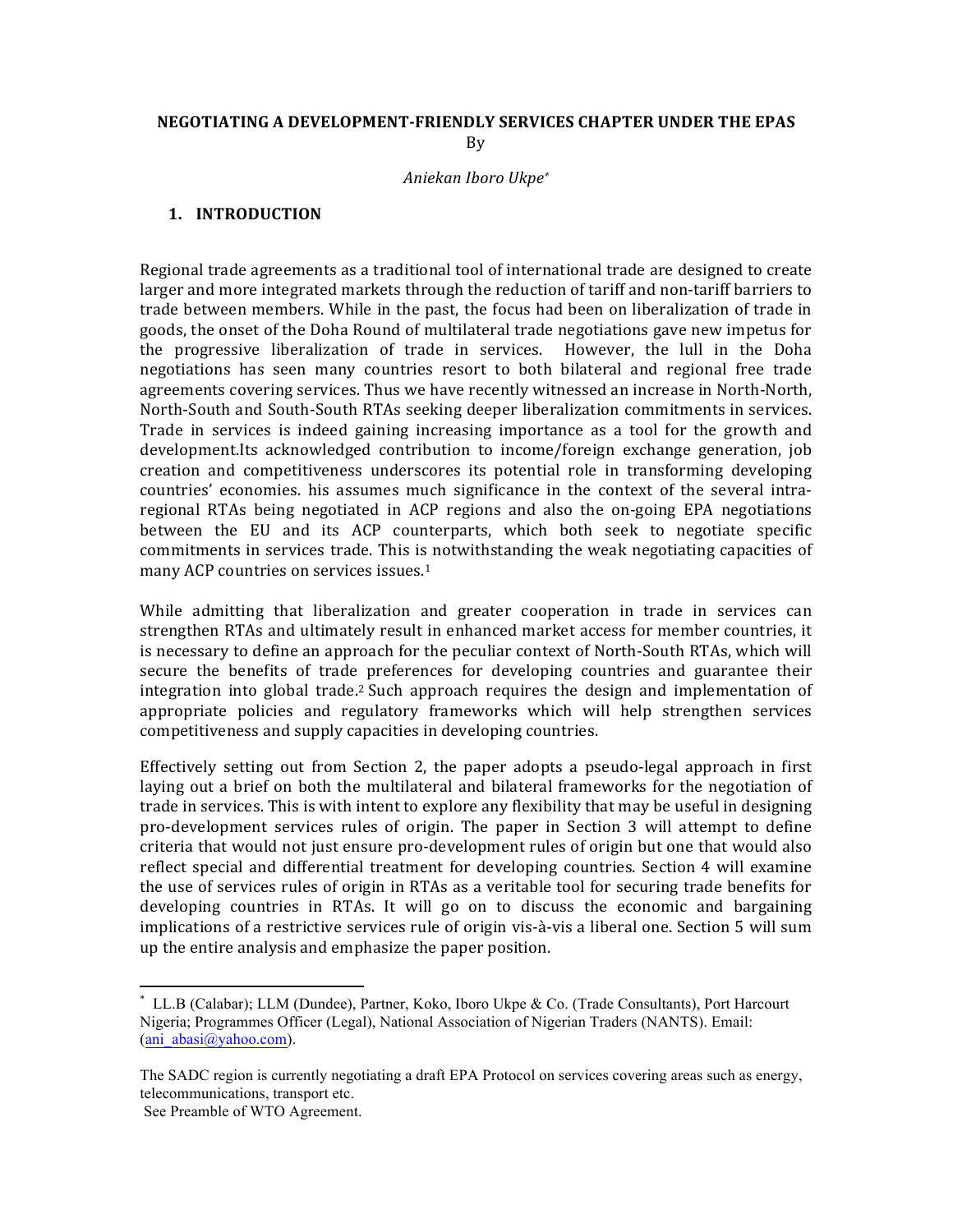### **2. LEGAL FRAMEWORK FOR SERVICES**

In defining any bilateral or free trade agreements covering trade in services, regard must be had to the legal commitments of the parties already assumed in a prior framework. Of particular relevance to African countries are the WTO framework and the Cotonou Agreement. It is instructive to note that while African countries and indeed, all ACP countries are not under any obligation to enter into an agreement on services trade with the EU, they are already agreed to the broader objective of extending under the EPAs, their over three-decade long trade relationship to encompass the liberalization of trade in services in accordance with the provisions of the WTO General Agreement on Trade in Services  $(GATS)$ .<sup>3</sup>

# 2.1 Framework set by the WTO Agreement.

Article V of GATS lays out preconditions for members who wish to conclude economic integration agreements under the multilateral trading system. Otherwise known as the economic integration exception, it forms the basis of exemption from the nondiscriminatory (MFN) principle in the GATS. Article V of GATS requires that any RTA covering trade in services must have substantial sectoral coverage (including sectors, volume of trade affected and modes of service delivery) and must provide for the absence or elimination of substantially all discriminations concerning national treatment, while also prohibiting new ones. Unlike the case in GATT Article XXIV provision on trade in goods, the GATS, expressly provides for flexibilities in favour of developing countries.<sup>4</sup> This means that where developing countries are parties to any economic integration agreement covering services such as the EU seeks under the EPAs, flexibility in their favour could very well be reflected in the enjoyment of a wider scope of national treatment restrictions, or the privilege to open fewer sectors, a lower volume of trade or fewer modes of supply or even the use of transitional periods and exclusion of basic services from liberalization.<sup>5</sup> Very critical to the attainment of the objective of South-South cooperation is that developing countries, in exploiting GATS guaranteed flexibilities are able to extend more favourable treatment to juridical persons owned or controlled by natural persons from their territories without having to extend such treatment to any developed country, whether under a bilateral or the multilateral framework. This means that Africa countries should ordinarily be legally entitled to give more favourable treatment to local West African services providers in the context of intra-regional liberalization of services trade without being obliged to extend such treatment to the EU under the EPAs.

# **2.2** The Cotonou Agreement

Article 41 of the Cotonou Agreement contains what can be described as a commitment of the parties to the objective of extending their partnership to encompass the liberalization of services. It however provides that such extension will only be necessary after all the parties have acquired some experience in applying the MFN treatment under the GATS, special regard being given to the participation of the ACP parties. In recognition of the need for

 

<sup>&</sup>lt;sup>3</sup> See Cotonou Agreement, Article 41.4.

<sup>&</sup>lt;sup>4</sup> See GATS, Article V.3.

<sup>&</sup>lt;sup>5</sup> See CARIFORUM EPA, Annexure on commitments.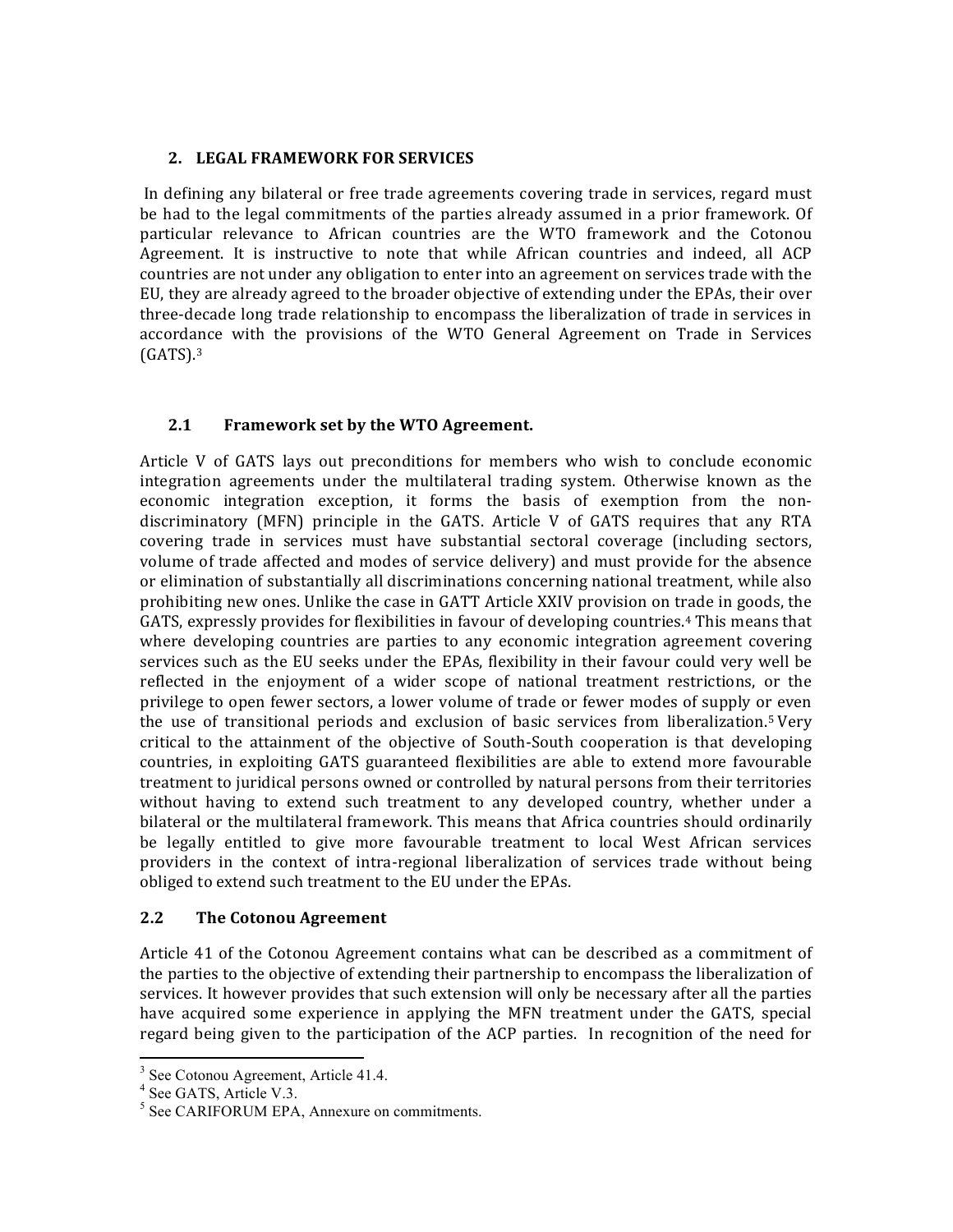special and differential treatment to ACP service suppliers, the EU is specifically committed to efforts at strengthening the services supply capacities of ACP countries with a view to enhancing their competitiveness. Clearly, the Cotonou Agreement which is the underlying basis for the ongoing EPA negotiations does acknowledge the need for special and differential treatment in favour of ACP countries' services suppliers. It specifically obligates the EU to exercise such special and differential treatment in a way and manner that will not only be consistent with the priorities of ACP countries but will also meet the peculiar needs of these countries.<sup>6</sup>

# 2.3 The Parties Approach to Services Negotiation

Although all the parties to the EPA negotiations are agreed as to the noble development objectives of the EPAs, fundamental differences still exist between the parties on how to integrate the development dimension into the EPA. For the EU, the EPA will foster development mainly through trade liberalization and the creation of the right policy framework building on the Lomé Conventions on establishment and services, which contained non-binding national treatment of national and foreign companies from the contracting parties.<sup>7</sup> In the Lome Conventions, the objective of covering services was given as 'the support of ACP States' efforts to increase their domestic capacity to provide services with a view to improving the working of their economies'.<sup>8</sup> The tourism, transport and communications sectors were listed as being of priority to these States.<sup>9</sup> African countries, in accordance with the views of other ACP States and regions, view the development dimension of the EPA process as one to be ensured mainly by the implementation of programmes to enhance competitiveness and to develop the capacity to overcome the many supply-side constraints (including discriminatory regulatory regimes in international services trade) which has militated over its smooth integration into the global services market.10

As far as the services negotiations in the EPAs are going, it appears that the EU is very much pushing a trade liberalization objective with less emphasis on developing the capacities of ACP countries to prepare them for such liberalization. The EU is for instance seeking for full national treatment for its highly more efficient service suppliers.<sup>11</sup> Invariably, this may mean that such highly more efficient EU service suppliers would have unrestricted access to the West African market on similar terms with fledging African service suppliers of 'like' services. Asides from the obvious fact that the immediate and direct competition that will result, will be overwhelming for the African services suppliers, this EU demand is very

<sup>&</sup>lt;u> 1989 - Johann Stein, markin film yn y breninn y breninn y breninn y breninn y breninn y breninn y breninn y b</u>

<sup>&</sup>lt;sup>6</sup> Cotonou Agreement, Article 41.3.<br><sup>7</sup> Trade Negotiations Insights, *Farmers' Organizations Conduct EPA Mid-Term Review: The Case of West Africa*, Vol. 5, No. 1, Jan-Feb 2007 available at http://www.ictsd.org/tni/tni\_english/6- /%20Eng%20Print%202403.pdf.

 $\frac{8}{9}$  See Title IX of the Lome Conventions.

<sup>10</sup> Alaba, O., *EU-ECOWAS EPA: Regional Integration, Trade Facilitation and Development in West Africa*, p24, available at http://www.gtap.ageon.purdue.edu/resources/download/2599.pdf.

<sup>&</sup>lt;sup>11</sup> See South Centre (2007), *Why Inclusion of Services in the EPAs is Problematic: Legal and Development Implications*, p.4.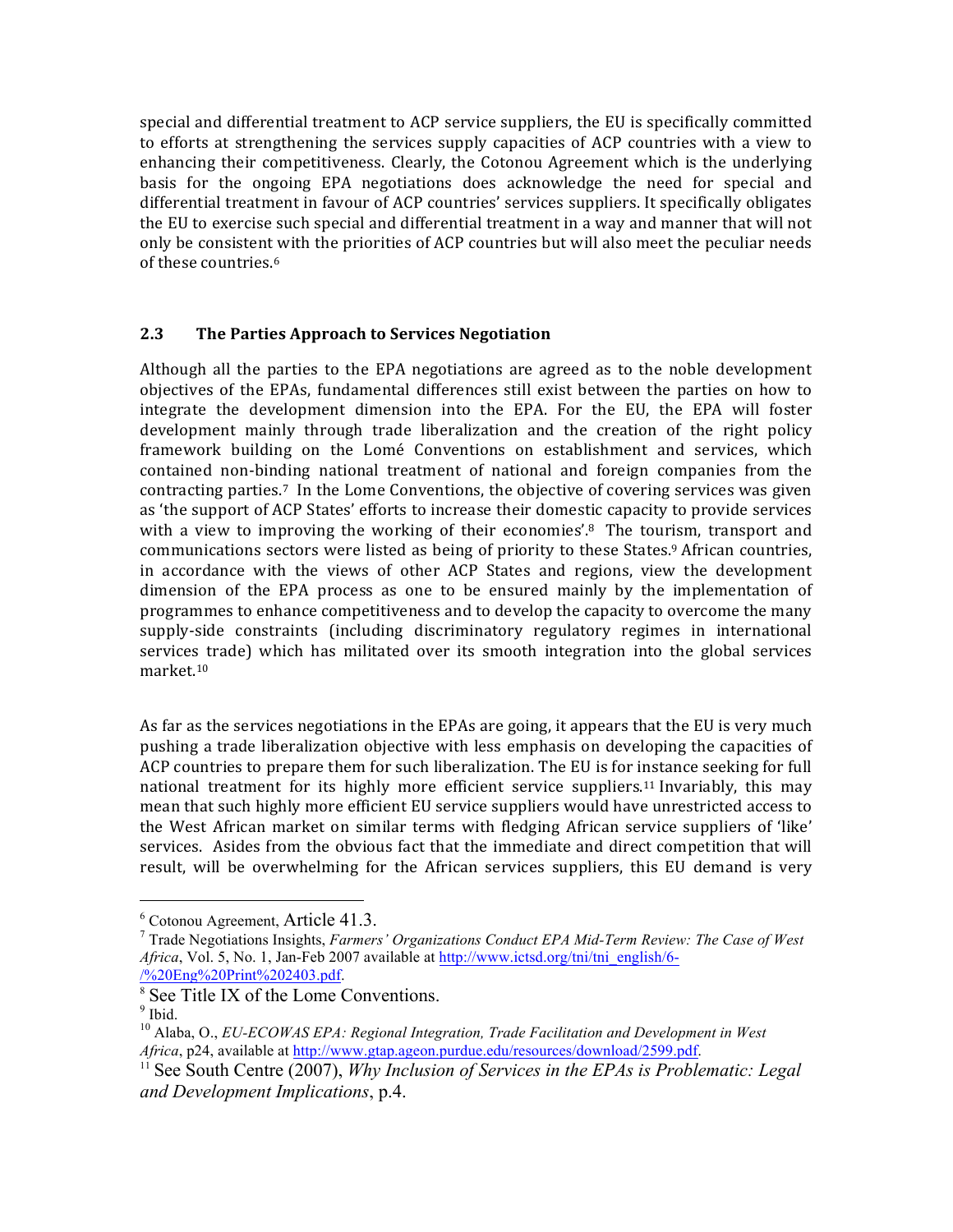restrictive of space for African governments who may need to fashion policies specifically aimed at increasing the participation of local services suppliers in the services trade.

The EU also seeks full MFN liberalization in the context of the EPAs.<sup>12</sup> This will imply that Africa countries will have to extend to the services supplier from the EU any treatment which they share among themselves or with other ACP countries, once such treatment is shown to be better than that given to the EU. Interestingly, the institution of MFN provisions in the EPAs has much wider implications having regard to the Global Europe Strategy being pursued by the EU. It would see services suppliers ('free-riders) from other EU FTA also getting unrestricted market access to Africa. Putting into perspective the EU position on MFN provisions in the EPA, the South Centre describes the EU approach as seeking the 'removal of quantitative restrictions like quotas, limitations on the total value of transactions, economic needs tests, limitations on number of operations or the participation of foreign capital, or even restrictions on the types of establishments'.<sup>13</sup> Effectively, the MFN provisions will obligate African countries to totally open up particular sectors thereby denying them of the GATS and Cotonou-guaranteed rights to special and differential treatment including flexibilities in deciding what sectors to open; to what extent to open any sector; or even in the use of transitional periods and exclusion of sensitive services from liberalization.

### **3**. **DEFINING AN APPROACH FOR SERVICES NEGOTIATION IN AFRICA**

As variously mentioned above, there is no obligation on Africa countries to undertake specific commitments in services negotiations with the EU. However, having regard to its huge potential in driving the economies of developing countries by providing services export opportunities and attracting greater foreign investment, this paper now proceeds to define an approach aimed at securing a development-friendly EPA chapter on trade in services. This effort sets out on two basics; firstly, that in accordance with the several subregional Road Maps on the EPA negotiations, any services liberalization commitment should promote the broader objectives of deepening regional integration and enhancing regional supply capacities within Africa.<sup>14</sup> Secondly, it should follow a progressive approach with transitional periods reflecting asymmetries in favour of African countries. In consistency with the spirit and intent of the Cotonou Agreement and WTO framework, the later would mean the EU granting to African countries and regions, a deeper and broader market access and national treatment in services sectors and modes than the Africa parties would grant in return15. 

# **3.1 Deepening Regional Integration**

Regional economic integration is an important tool to foster the integration of African countries into the global trading system. The different regional economic communities have indeed adopted this as their primary objective.<sup>16</sup> Article  $35(2)$  of the Cotonou Agreement

<sup>&</sup>lt;u> 1989 - Johann Stein, markin film yn y breninn y breninn y breninn y breninn y breninn y breninn y breninn y b</u>

<sup>&</sup>lt;sup>12</sup> Ibid at 5.<br><sup>13</sup> Ibid at 6.<br><sup>14</sup> For instance, see Road Map for Economic Partnership Agreement Negotiations between West Africa and the European Community,  $4<sup>th</sup>$  August 2004, available at

http://trade.ec.europa.eu/doclib/docs/2004/october/tradoc\_118923.pdf<br>
<sup>15</sup> See supra notes 6 and 8.<br>
<sup>16</sup> See ECOWAS Treaty, Preamble, Articles 2 and 3.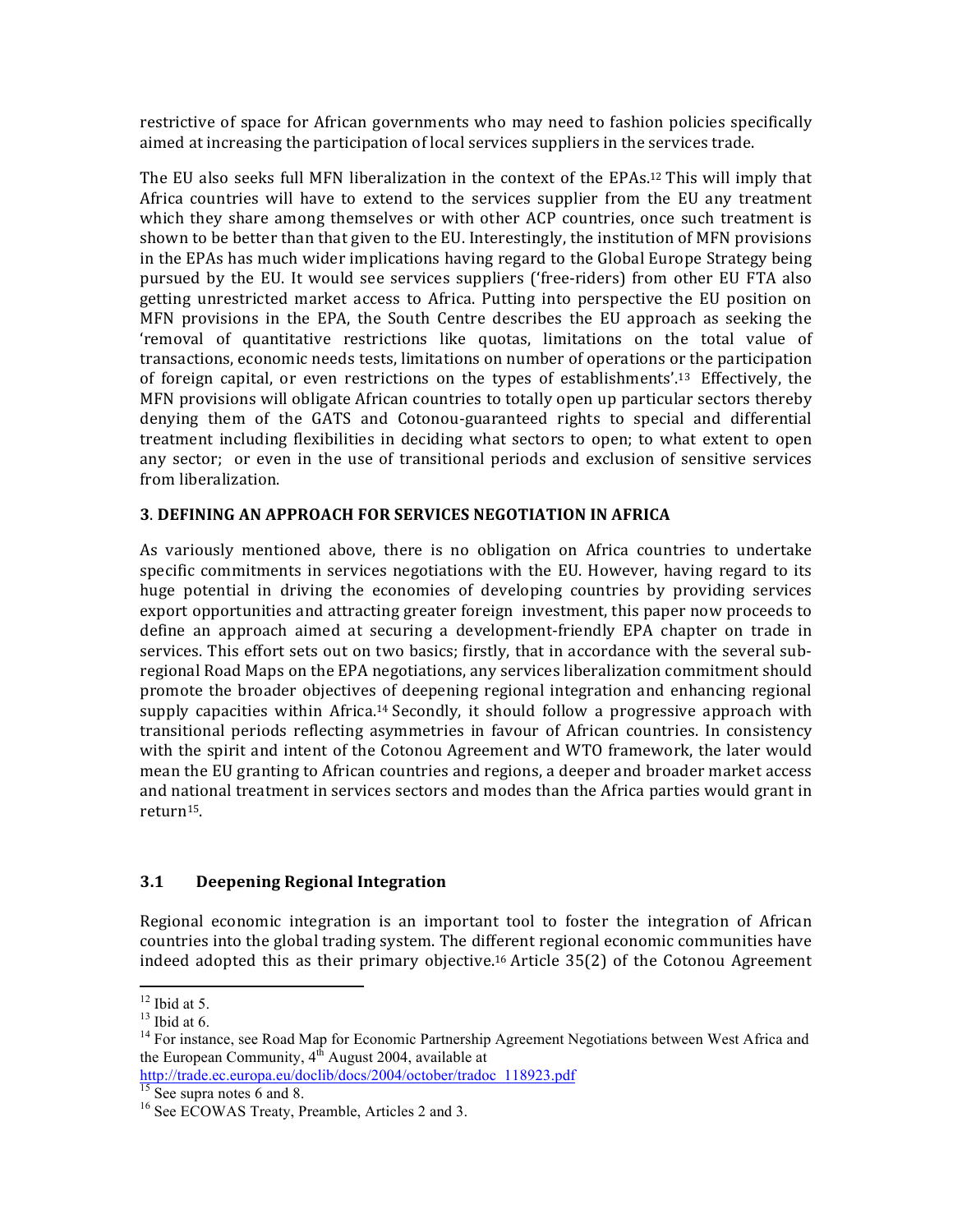stipulates that 'economic and trade cooperation shall build on regional integration initiatives of the ACP states, bearing in mind that regional integration is a key instrument for the integration of ACP countries into the world economy'. Focusing on the case in West Africa, the joint EPA Road-map provides that since the cardinal objective of the EPA is to support the integration process in West Africa on the basis of priorities determined by the region, the rhythm of West African trade liberalization in relation to the EC shall then be related to such integration and shall be pursued flexibly and asymmetrically.<sup>17</sup> While noting the bold initiative of West Africa in fast-tracking regional integration through the ECOWAS Trade Liberalization Scheme, much is left to be desired particularly, in respect to intraregional trade in services. For instance, the Scheme has facilitated the free movement of persons across borders but has fallen short of shaping policies on recognition and harmonization of qualifications and standards. Practically, this will witness a situation where a doctor from Cote d'Ivoire freely moves his residency to Nigeria but is not able to carry on his practice there because he is not accreditated by the Nigerian Medical Association and neither does the later recognize the accreditation by its counterpart in Cote d'Ivoire. This is asides from the complete absence of regulatory frameworks to define and regulate standards and practice of such cross services. This typifies the daunting challenge African countries face in their bid to ensure universal access to basic services including health, education, water etc.

The several intra-regional integration process in Africa as far as services trade is concerned is still in its infancy. It will be consistent with common sense that the processes be allowed some maturity so that African countries and regions can exploit the benefits of a wider market while defining regulations to balance out commercial interest and obligations central to services provision such as universal access.

# **3.2 Enhancing Regional Supply Capacities**

Without doubt, the EPA can help African countries build regional supply capacities, infrastructural development and international competitiveness necessary for its integration into the global services trade. However, having regard to the fact that many services sectors are still in their infancy and may require 'time-framed' conscious government policies aimed at increasing their participation in both regional and intra-regional trade, the need arises for some flexibilities in the treatment of local services suppliers. This could be achieved by the granting to the African parties, exemptions to the national treatment requirement. This would aim at securing a legally-supportable opportunity for African governments to offer special incentives and privileges to only local services supplier and services. Otherwise, would see such efficient services providers from the EU like Vodacom, Air France, Barclays Bank etc, have unlimited access to the African market on similar terms with fledging African services providers of 'like' services. The ominous effect of the resulting unfair competition on local services sectors is one which African countries cannot afford to risk. 

# **3.3 Sectoral Coverage**

Liberalization of services could have very varied effects on the economies of African countries depending on, among other things, the nature of the sector that is liberalized.

<sup>&</sup>lt;sup>17</sup> Joint West Africa-EC Roadmap, para 7.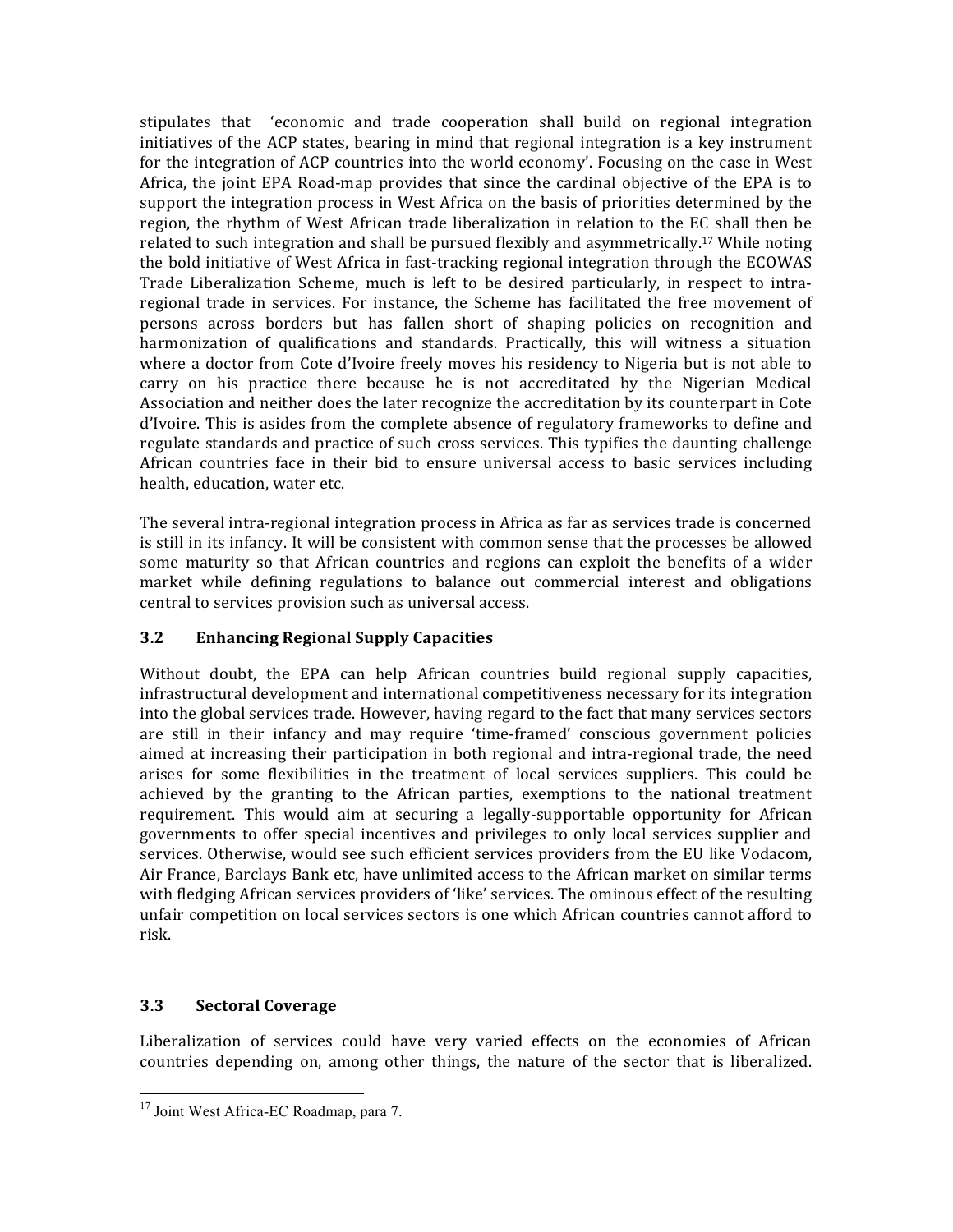While on the one hand, liberalization could result in availability of cheaper and more efficient services and increased employment rate, it could on the other hand also result in loss of jobs and income. In ensuring that liberalization of the services sector under the EPAs result in a positive development effects, one thing African countries must concern themselves with is striking an appropriate balance in deciding which sectors to liberalize. Countries will have to distinguish between sectors of basic/sensitive supply character which impact directly on poverty reduction on the one hand and on the other hand, sectors where it has real or potential competitiveness and is in need of investment. The former category which includes sectors like water and health services would usually require a minimum quality standard and at affordable pricing to impact positively on poverty reduction. Whether the liberalization or regulation of such basic services would meet the overall development goal of the region calls for intensive impact studies to be conducted before any decision is taken. Even in the event that the liberalization of services of basic supply character is desirable, bounding their commitments under the EPA may mean that African countries would lose the very vital policy space needed in deciding how to buffet and consequently stream the supply system in tandem with its development objectives. A unilateral approach to liberalization of basic services may be the first step in finding a right sequencing for the liberalization of basic and sensitive supply sectors.

It should be underscored that in deciding on which sectors to open up to the EU, African countries reserve the right to do so in a manner that meets their development priorities. This for instance should be held to mean that they are entitled make use of quantitative restrictions like quotas, economic needs test, caps on participation of foreign capitals etc, in defining the extent to which any particular sector is opened.

### **3.4 Modal Coverage**

<u> 1989 - Johann Stein, markin film yn y breninn y breninn y breninn y breninn y breninn y breninn y breninn y b</u>

In respect to modal coverage, African countries have to concentrate on modes of export interest to them, which would mean, modes in which they can extract maximally favourable commitments from the EU. As can be seen in the CARIFORUM EPAs, the parties have made commitments across all the four modes of supply, with the CARIFORUM States concentrating efforts on Modes 1, 2 and 3. Less emphasis has been place on the even more important Mode 4, firstly, because of the burdensome market access requirements the EU attaches to its commitments  $18$  and secondly, because of the CARIFORUM's desire to maintain coherency between its EPA and WTO obligations. In concentrating on its export interest, the CARIFORUM got the EU to open up sectors in which the CARIFORUM States are competitive or highly seeking for investment to develop capacities. Indeed, the EU market access granted to CARIFORUM in the highly development-valued entertainment sector has been described as 'the most significant it has offered in a trade agreement to date'.<sup>19</sup>

<sup>18</sup> See UNCTAD, *Trade in Services and Development Implications,* p.13, TD/B/COM.1/85, 2 February 2007.

<sup>19</sup> Francis, A and Ullrich, *Analysis of Economic Partnership Agreements: Trade in Services – Case Study of the CARIFORUM-EU Agreement* in How to Ensure Development Friendly Economic Partnership Agreements – lessons Across Regions, p.69, (Qualmann, R., Editor), (Eschborn, Germany: GTZ 2009).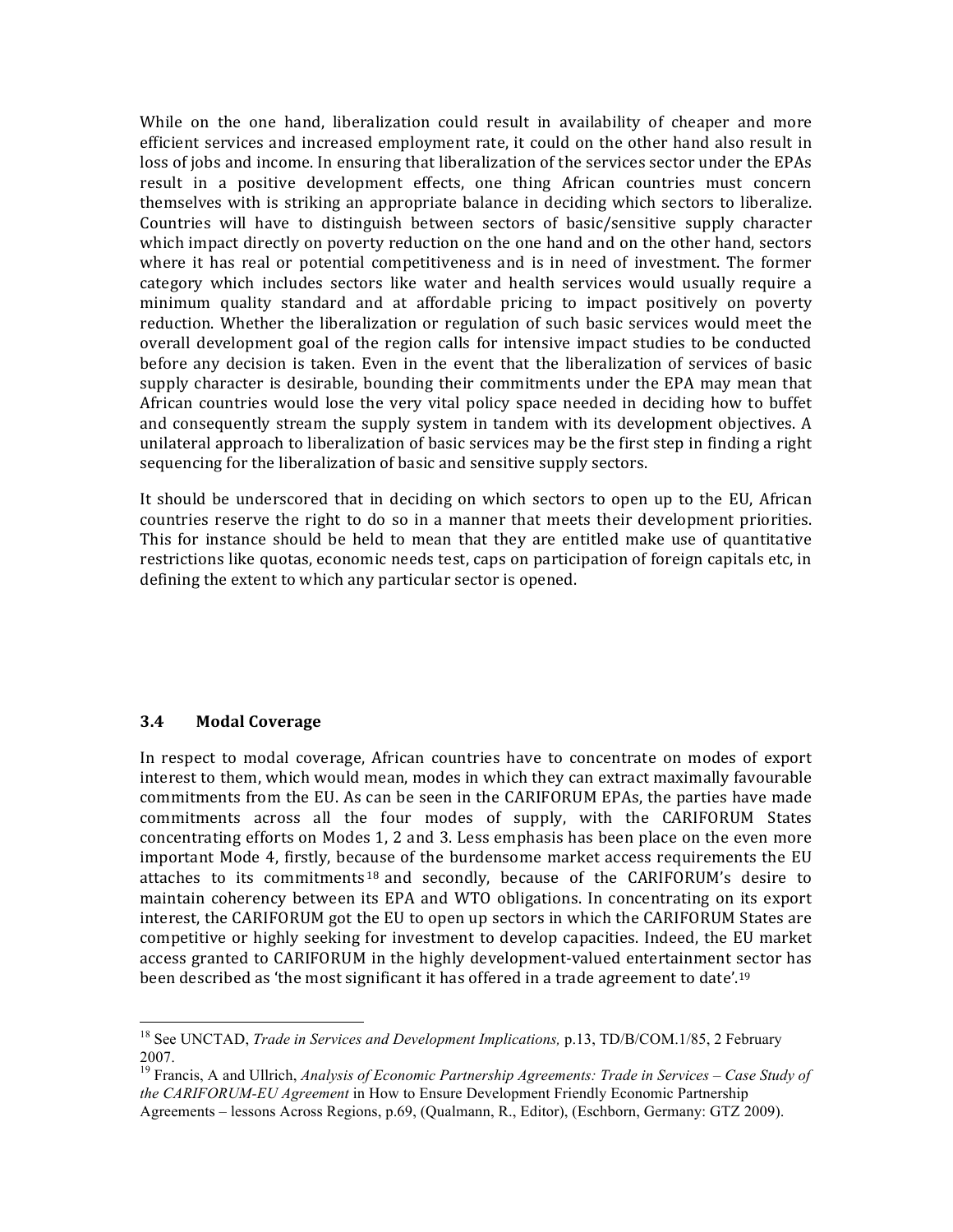Notwithstanding the current strict requirements of the EU on Mode 4 market access but rather having regard to the much acclaimed importance of Mode 4 supply for the trade and development of ACP countries, African countries can seize the opportunity of the current negotiations to secure less restrictive limitations on market access commitments.<sup>20</sup> Firstly, the region can demand for a relaxation of the high academic and professional requirements that the EU attaches to its commitments under Mode 4. Secondly, African countries can seek a 'quota system' from the EU, with longer stay periods as opposed to the  $3 - 6$  months time limitations that is usually attached to the EU's commitments in respect of the temporary movement of natural persons (Mode 4). This latter point would mean that a particular number of persons (at any one time) from each Africa country is allow entry into the EU for a considerable period upon meeting a much relaxed minimum requirement, whether academic, professional or otherwise. This however calls for a concerted effort by Africa countries to situate an appropriate balance in their quest to guarantee high mobility for its huge labour force and the need to stem brain-drain among its best human capitals.

# **3.5 Liberalization Modalities**

This paper takes it for granted that African countries are committed to following the GATSpatterned approach in the liberalization of their services sector under the EPA. Particularly, this would mean the adoption of the GATS-styled four-mode liberalization, along with its liberalization factors market access. An analysis of the EU's approach to services liberalization at the bilateral level, depicts a new 'hybrid system' adopted by the EU in such negotiations.<sup>21</sup> This hybrid system seeks to define new sets of modes of supplies and also seeks to integrate establishment rights in the sense of market access obligations not only in services sectors but also other production sectors. It also requires regulation obligations for specific services sectors immediately such sectors are committed.<sup>22</sup> Having regard to the fact that most ACP States are still grappling with services negotiating under the WTO, any system such as the EU's hybrid system, in which African negotiators would have to start learning its legal structure and new definitions would be overwhelming on any little experience they have gained under the GATS system.

From a development perspective, the novel definitions and legal structure from the hybrid system may stealthily get African countries to decide on many issues which ordinarily could have been left for the commitment schedules. This scenario is best appreciated having regard to the difficulties in understanding the process and offers of the hybrid system as a whole. The best bet in terms of capacities, is for African countries to stick to a strict GATSpatterned approach in the entire negotiation process.

Following the GATS approach would also mean African countries insisting on a strict use of the cautious positive list approach in the listing of specific commitments in respective countries' schedule rather than the negative list approach. The former has the advantage of ensuring that only sectors which are deliberately listed are liberalized while the latter approach operates to liberalized sectors that were simply not contemplated at the time of

<sup>&</sup>lt;sup>20</sup> See UNCTAD, Trade in Services and Development Implications, p.12, TD/B/COM.1/85, 2 February 2007.

<sup>&</sup>lt;sup>21</sup> See Trumm, S., in GTZ study supra n 21at 36.<br><sup>22</sup> Ibid.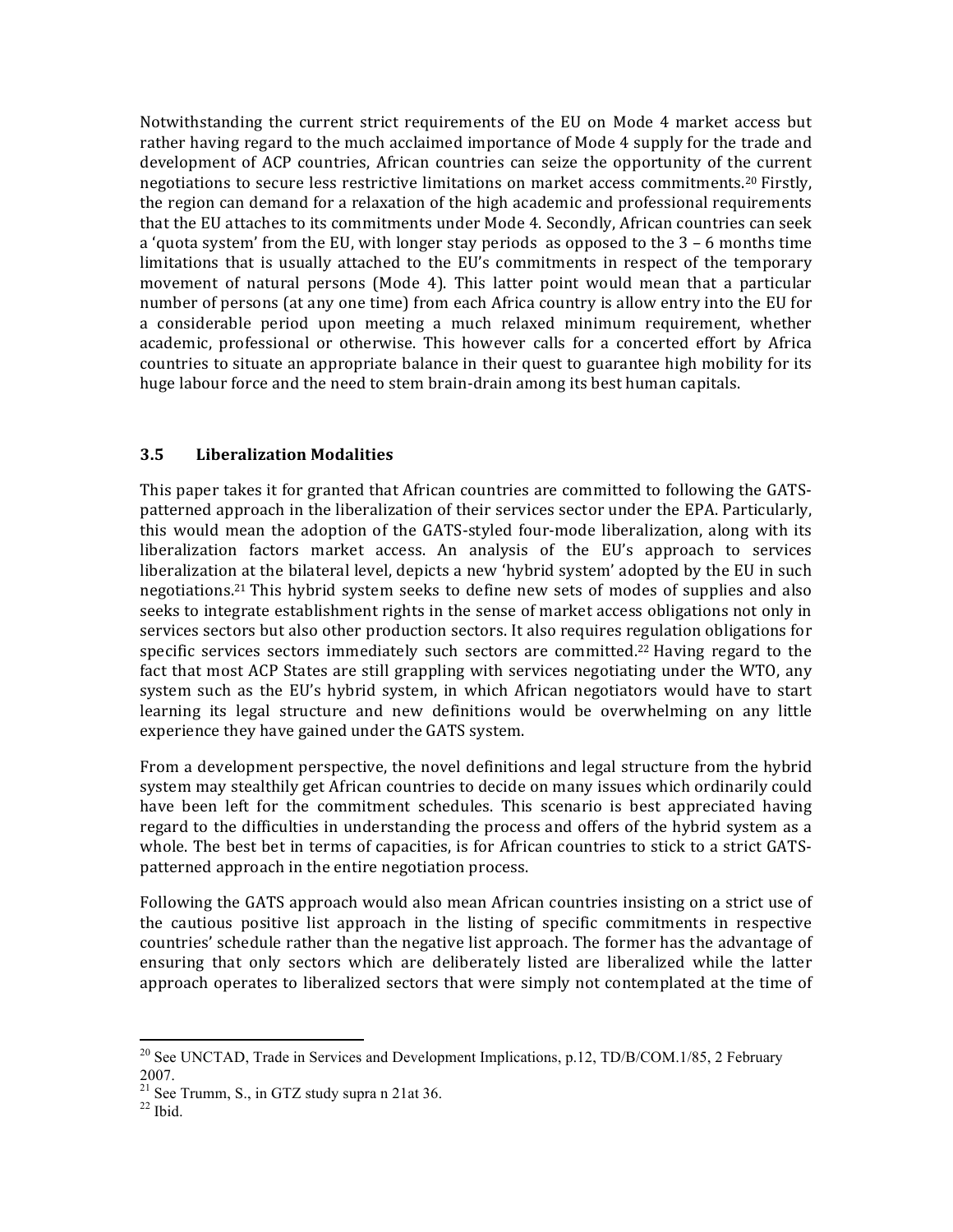negotiations.<sup>23</sup> The negative list approach is very restrictive of policy space for African countries that currently have no sufficient study or data on any service sector or sub-sector.

### **3.6 Asymmetrical Liberalization**

Both the GATS and Cotonou frameworks acknowledge the reflection of asymmetries in services liberalization between developed and developing countries (the EU and the ACP States) as necessary for the integration of the latter into the international services market.<sup>24</sup> Asymmetry is a legal expression of Special and Differential Treatment to which African countries are entitled to under both frameworks. While it is instructive to note that SDT could be stretched as wide as is legally possible to maintain flexibilities (policy space) in line with each developing country's development priorities, asymmetries here would be contextualized by drawing examples from the CARIFORUM EPA. A first mention is made of the 'progressive liberalization' built into the CARIFORUM EPA where further negotiations on services and investment are to take place within five years of entry into force.<sup>25</sup> The request by some African countries and regions for a moratorium before specific negotiations commence, could very well find support in this example. Having regard to the much weaker capacities of African countries in the services trade as against their Caribbean counterparts (for many of them, services rather than goods has for long being their stockin-trade), it would very much be consistent with 'greater GATS-guaranteed' flexibility if the EU allows African countries an initial moratorium to build the almost non-existence internal regulatory capacities in their services sectors; conduct needed studies on sectors and subsectors; stimulate some level of competitiveness in the local services market and ultimately prepare for progressive liberalization under the EPAs.

Another very instructive reflection of asymmetries in the CARIFORUM EPA is seen in the varying depth of liberalization commitments among the parties. While the countries of the EU are committed to liberalize  $94\%$  of their services sectors, the CARIFORUM countries on the basis of some development indicators, are split between those committed to liberalized 75% of their services sectors and others committed to liberalize 65% of their services sectors. A GTZ study in surmising this level of asymmetry said that 'given the strength of the CARIFORUM services sectors in contribution to GDP and the percentage of total exports, the relatively narrow asymmetry in liberalization within the CARIFORUM-EU EPA will likely result in opportunities for development among the CARIFORUM States'. The lessons for African countries is firstly that even among themselves, GATS flexibilities certainly permit different levels of liberalization commitments across countries having regard to their development status and priorities. Secondly, having regard to their much lower experience in services trade as against their Caribbean counterparts, African countries indeed have a basis to request for greater asymmetries in their levels of liberalization as against the EU.

### **4 HOW THE RULES OF ORIGIN AFFECT SERVICES TRADE**

 

<sup>&</sup>lt;sup>23</sup> The negative list approach entails that once a sector is not listed, it is open to liberalization. <sup>24</sup> Supra notes 6 and 8. <sup>25</sup> Title II, CAP 1, Article 3 of the CARIFORUM-EU EPA.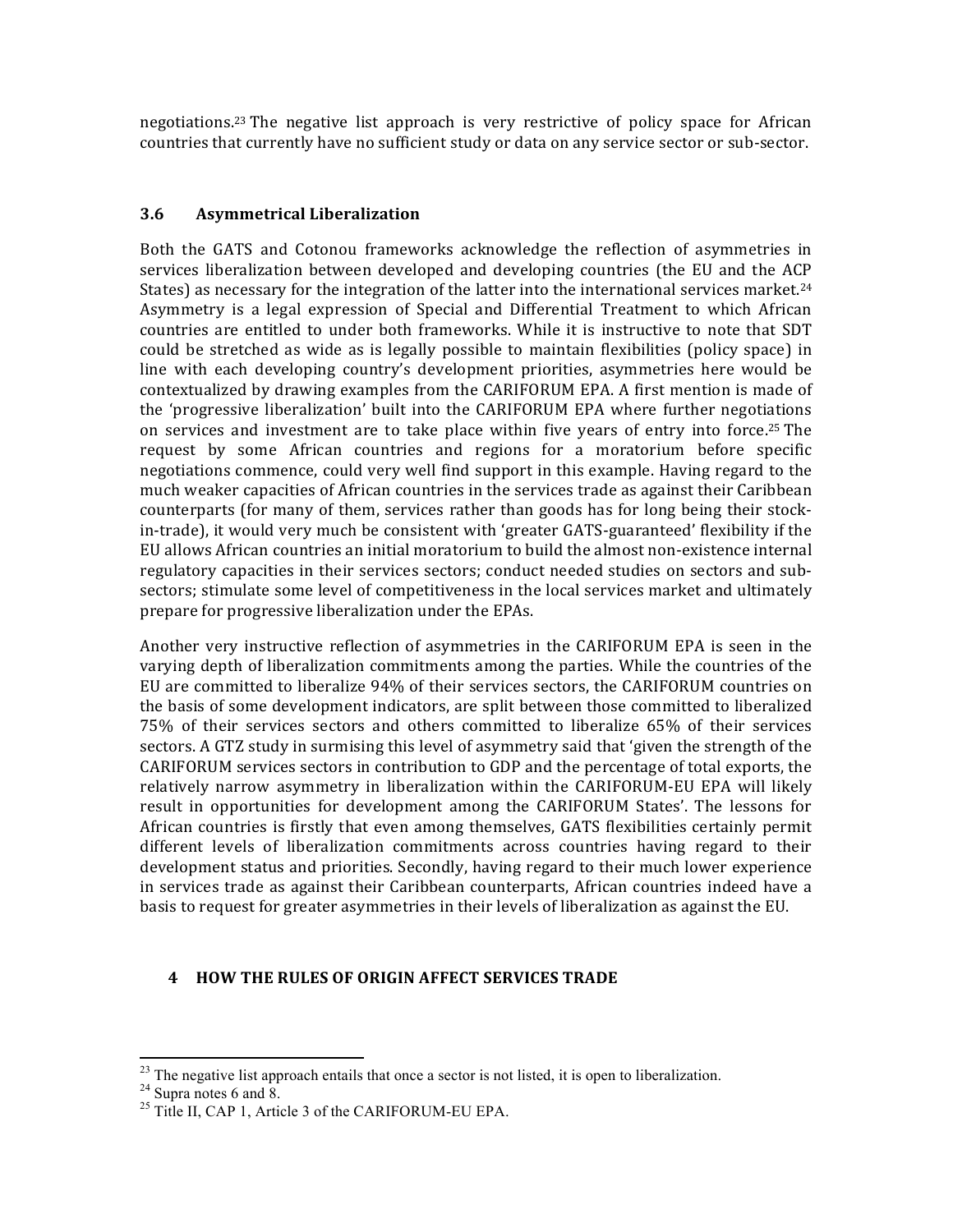Rules of origin, as typified in the case of trade in goods, are a set of rules which determine the 'nationality' of a product traded in international commerce.<sup>26</sup> It is used by preference giving countries to ensure that the activity which takes place in the beneficiary country is actually an indication of the real economic input from that country. In an FTA, this would effectively mean that 'substantial transformation' of a good must have taken place in a member country before such goods can be exported to a partner country at the preferential tariff<sup>27</sup>. It seeks to ensure that concessionary market access granted to a particular country is not exploited by another country. Without them, imports would seek entry through the country with the lowest tariff.

In the peculiar case of trade in services protectionist measures take the forms of non-tariff barriers, including regulatory restrictions and quantitative limitations rather than tariffs. Instead of seeking to define the nationality or origin of a service, rules of origin in services more closely, concern themselves with defining the origin of a service supplier  $28$ . Illustratively, in an FTA between the EU and ECOWAS, the questions of services rules of origin would be; in what circumstances would a South African company which has its subsidiary in Nigeria benefit from trade preference in the EU-ECOWAS FTA in supplying services to the EU? If an American moves over to reside in the UK, in what circumstances would he benefit from the trade preferences arising out of the EU-ECOWAS FTA?<sup>29</sup> To a great extent, the restrictiveness or otherwise of services rules of origin circumscribe potential benefits that could accrue to parties in an FTA. This is implicit in the fact that such rules of origin will determine the degree of trade preferences entailed in market opening commitments that parties to an RTA undertake. A restrictive rule of origin will ensure that as much as possible, only service providers from members in an FTA area benefit from enhanced market opening under the FTA while a liberal rule of origin will allow service providers from non-members to benefit from such enhanced market opening. The fore goings raises a fundamental issue on the use of services rules of origin; in granting preferential treatment to services or services suppliers on the basis of origin, does such rules of origin merely serve a definition role or it can be used to legitimately pursue broader policy objectives of FTA members? This is a question with serious economic and bargaining implications for developing countries and one which they must give utmost consideration in designing a development-friendly services rule of origin.

### **4.1 Economic Considerations**

<u> 1989 - Johann Stein, markin film yn y breninn y breninn y breninn y breninn y breninn y breninn y breninn y b</u>

Services rules of origin play a much important role in determining the extent to which RTAs discriminate among third countries, and implicitly, the extent of potentially costly trade and investment diversion. In a situation where members of a preferential trade agreement like an RTA are committed to different levels of liberalization, the effective preference granted to any member will invariably depend on the degree of restrictiveness of the rules of origin. Illustratively, if in the context of the EU-EAC economic partnership agreement, the EU fully

<sup>26</sup> See Lazaro, D. and Medalla M., *Evolving Rules of Origin: Best Practices For RTAs/FTAs* (PIDS

Discussion Paper 2006), p. 1. available at http://dirp4.pids.gov.ph/ris/dps/pidsdps0601.pdf . <sup>27</sup> See Art 3, Protocol 1 of the Cotonou Agreement Rules of Origin See also Annex II Article 3 of Council Regulation (EC) NO. 1528/2007.<br><sup>28</sup> Fink, C & Nikomborirak, D., Rules of Origin in Services: A Case Study of Five ASEAN Countries, p.3.

<sup>&</sup>lt;sup>29</sup> While the first question is relevant for service exports supplied through Modes 1, 2, and 3, the second is relevant for Mode 4.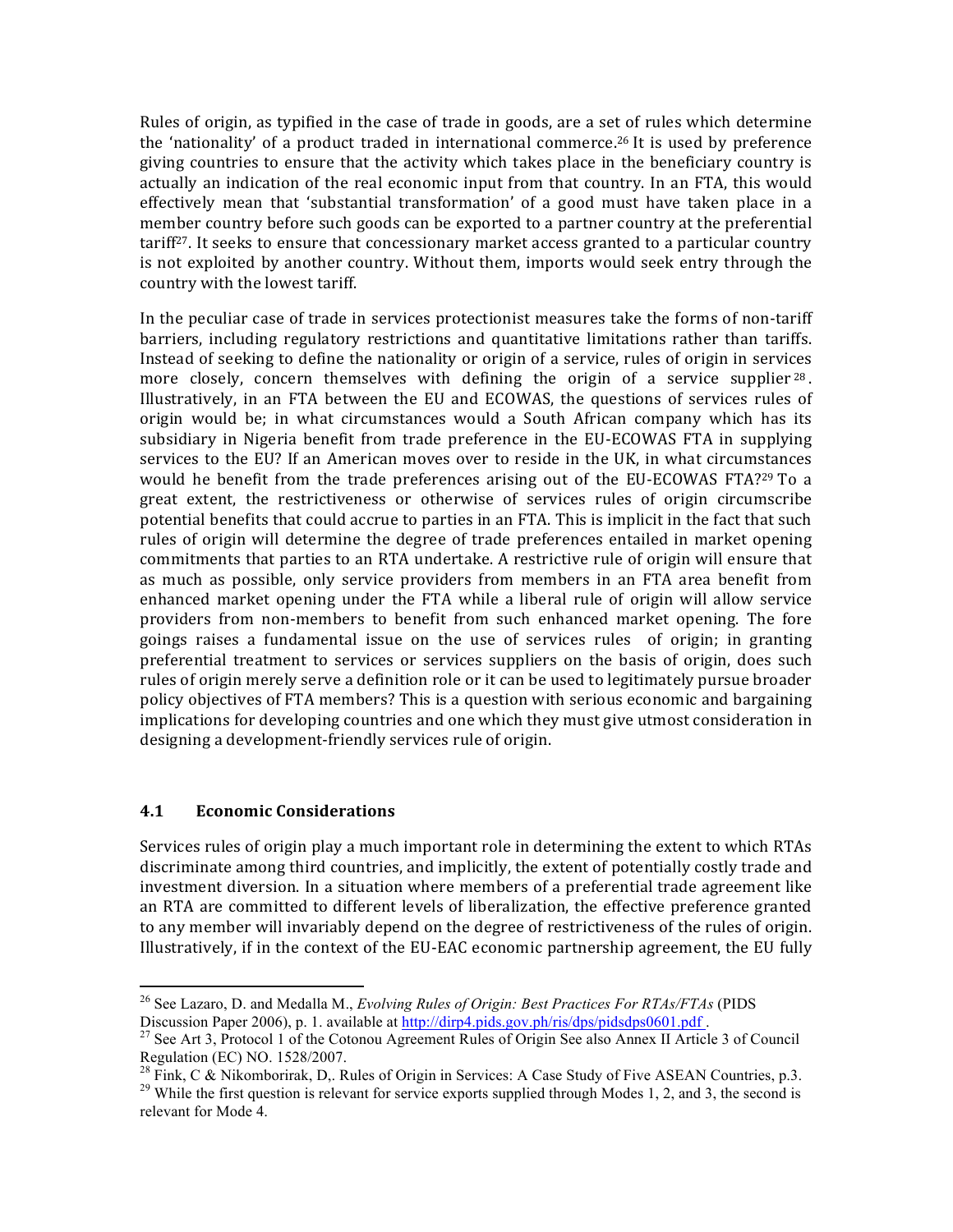liberalizes its services market while the EAC countries maintain some regulations in the sector, the adoption of a liberal rule of origin by the parties will operate to make the liberalization tantamount to MFN liberalization. The implication of this would be that services and service suppliers from all over the world will only have to establish themselves in the EU to benefit from the preferential market access under the EPAs.

A possible implication could be seen in the face of the Global Europe Strategy which could see services or services providers from other EU FTAS benefit from EPA preferential market access even without having to establish any presence in the EU. Any decision to adopt either a restrictive or liberal rules of origin, is one that is ordinarily fraught with competing and conflicting policy considerations. On the one hand, adopting a liberal rule of origin would apparently be economically significant for developing countries as it would tend to reduce the costs of trade and investment diversion. On the other hand, it would also appear that a liberal rule of origin has downbeat implications for the bargaining positions of countries as is typified in the case of MFN liberalization: it can reduce the incentive for negotiating a preferential trade agreement and it can also reduce the negotiating leverage of members in any such negotiations with third countries.

Countries' choices between a restrictive rule of origin and a liberal one will obviously be shaped along the lines of each countries' existing level of market liberalization in services trade. In a scenario like that thrown up in the EPAs, where the EU, which is already very advanced in services trade seeks specific commitments from African countries, who hitherto have an almost non-existent experience in services trade, it would be expected that the African countries would indeed prefer a restrictive rule of origin that will ensure that it utilizes almost exclusively the benefits of the EPA liberalization vis-à-vis third countries. In principle, a liberal rule of origin will allow services suppliers from third countries to benefit from enhanced market access negotiated under an RTA while a restrictive rule will only allow services suppliers from member countries' to RTAs to enjoy the enhanced market access under the RTAs. The many economic and bargaining implications associated with the choices would now be examined in some details.

### *4.1.1 Accessibility to Efficient Services Suppliers*

The policy choice on adopting a restrictive or liberal rule of origin for services trade is usually of much significance as it will ultimately determine the accessibility of an RTA partner to the most efficient services suppliers. Adopting a liberal rule of origin in an RTA ensures uninhibited competitiveness from services suppliers from all over the world. This provides an opportunity for the most efficient services suppliers or services to move into the integration area notwithstanding their nationality, provided however that they establish themselves in at least one member of the RTA. Increased competition will mean that consumers can get the most efficient services at much reduced prices. Another advantage arising here would be that the more efficient services suppliers from 'outside the RTA' would be in a position to share knowledge and skills with services suppliers from the RTA partners thereby increasing the efficiency and competitiveness of such local services suppliers. Such MFN liberalization that results from the adoption of a liberal rule of origin also has the advantage of indeed preparing infant domestic services suppliers for competition at the global level by first 'protectively' having them compete within the RTA.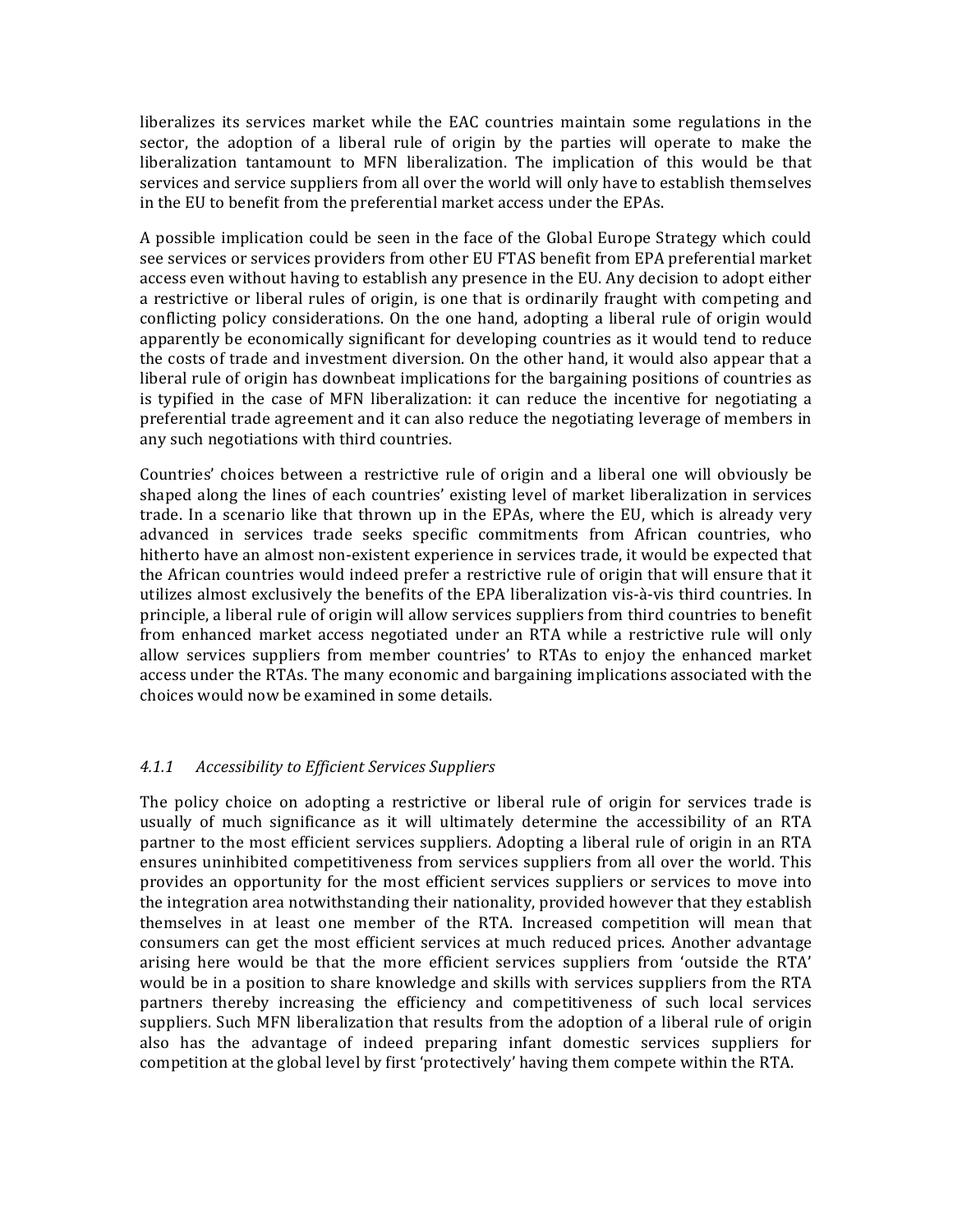Of much significance to the proper choice of rules of origin for an RTA, would be the development status of the parties to the RTA as this can certainly impede or enhance access to the most efficient services suppliers. In most services sectors, the most efficient services suppliers will usually be firms from developed countries. Where an integration scheme just involves developing country partners, it would simply follow that the most efficient services suppliers are outside the integration area. Thus a restrictive rule of origin in a North-South RTA would effectively lock developing country partners in an exclusive relationship with some of the most efficient services suppliers in the world. On the other hand, a restrictive services rule of origin in a South-South RTA may see African countries locked up in a suboptimal pattern of production and consumption. However, the former will be the case under the EPAs where the EU seeks to conclude an FTA with separate African regions. A restrictive origin rule will ensure that African countries benefit maximally from preferences under the EPAs to the near total exclusion of services suppliers from third countries and also enjoy all the advantages from most efficient services suppliers from the EU.

# *4.1.2 Trade Diversion*

Preferential liberalization of services that directly results from the use of a restrictive rule of origin will usually in turn lead to a long-term trade diversionary effect. This is illustrated by the fact that the huge location-specific sunk costs associated with many services sectors and incurred by a first mover would usually mean that the first mover can exercise some monopolistic dominance of such sectors even in the face of a potentially more efficient second mover from outside the RTA. High location-specific sunk cost has very serious welfare implications to the extent that a first mover can indeed restrict entry of subsequent suppliers and effectively, resulting in market concentration and a fall in consumer welfare. This problem of high location-specific sunk cost may invariably see a country stuck to an inefficient service provider (first mover) notwithstanding a subsequent MFN liberalization. Clearly, a restrictive services rules of origin is capable of creating a monopolistic market within an integration area but at the same time, a restrictive origin rule may be necessary to help developing countries' Firms prepare for competition at the global level by first exposing them to graduated competition under the confines of a regional market. As Bhagwati points out, this may just be a typical example of how RTAs can be building blocks for multilateral liberalization.<sup>30</sup> Although a liberal rule of origin would to a great extent liberalize the services market and allow the most efficient services suppliers/services freely move into the scheme at competitive rates, developing countries, particularly African ones in making a choice on rules of origin, must have to balance this fact against the backdrop of the fact that their services industries are still at cradle stage and may require some preferential government policies to stimulate growth and competitiveness.

# *4.1.3 Exports, Investments and Labour*

<u> 1989 - Johann Stein, markin film yn y breninn y breninn y breninn y breninn y breninn y breninn y breninn y b</u>

The restrictiveness of services rules of origin also has a great impact on the flow of foreign direct investments and the labour market of a country. A restrictive rule of origin will seek to restrict the enjoyment of export incentives to strictly speaking only services suppliers who are nationals of the members to the RTA. This is in exclusion of all suppliers from the rest of the world without distinguishing those who would have established presence within

<sup>30</sup> Bhagwati, J., (1990), *Multilateralism at Risk: The GATT is Dead, Long Live the GATT*, The World Economy 13 (2):  $149 - 69$ .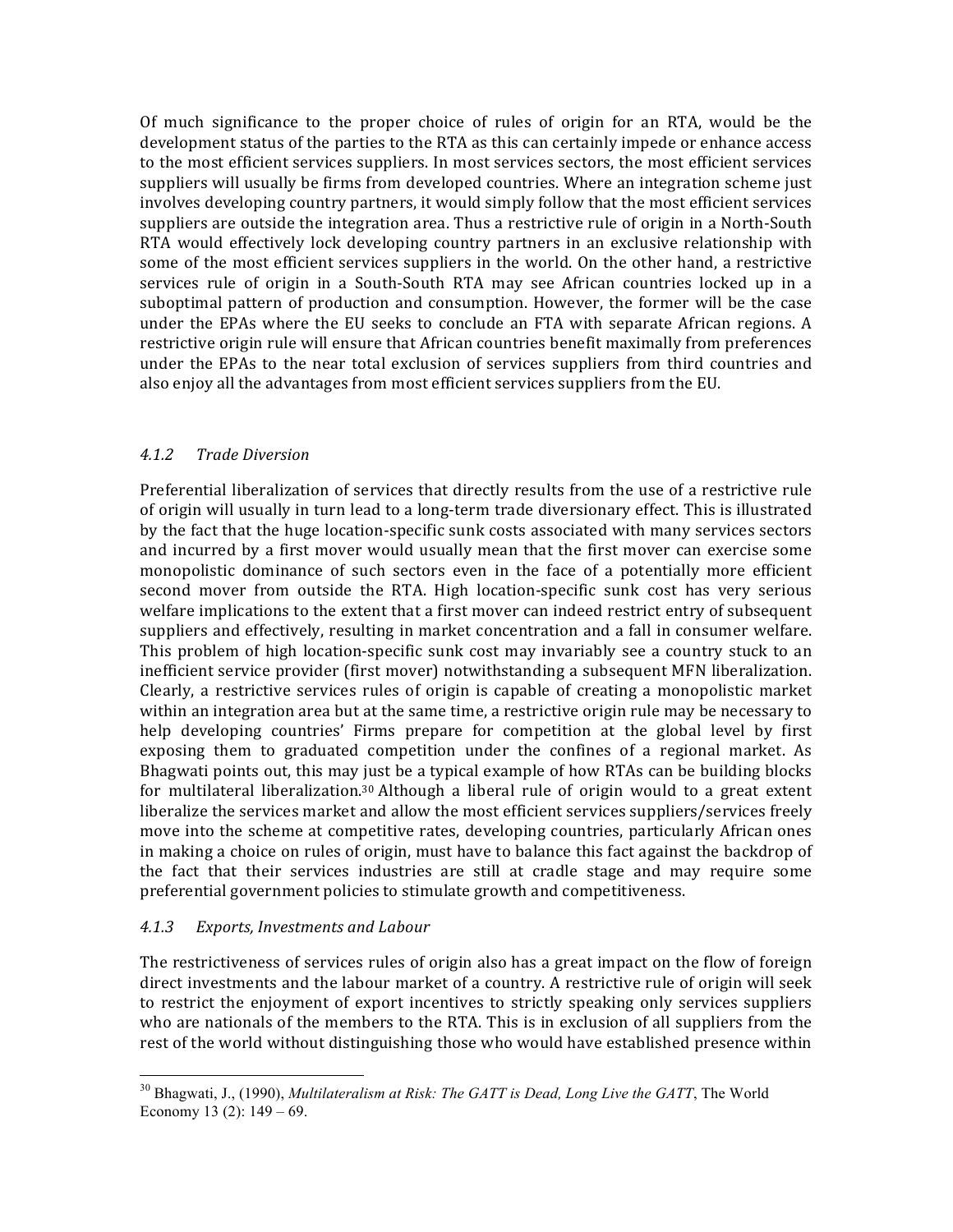the integration area. This could be useful where the government in any particular country within the area seeks to preferentially direct all such incentives to home-grown industries as a means to stimulate their growth and competitiveness. The fact however remains that increased revenue could have accrued to government by the use of a less restrictive origin rule that extends export incentives to third country firms with established presence. A less restrictive origin rule asides from carrying with it associated export gains, may also go a long way to bring new foreign direct investments into the integration area. The import of this is much appreciated in a situation where the majority of countries in an FTA have very strict entry conditions for services suppliers outside the FTA, such new services suppliers and services could then move into the few countries with liberal entry conditions and there from access the regional market. Extending the entry conditions issue further, a strict rule of origin that is typified by strict entry and residency conditions applicable to non-nationals of FTA members, may have a down effect on the labour market within the FTA such as driving up wage demands, limiting otherwise available basic services and soaring up costs, general shortage in supply of human capital etc.

# **4.2 Bargaining Implications**

To the extent that the restrictiveness of rules of origin impinge on the incentives to negotiate bilateral or regional FTAs, they are of serious bargaining implications. Due to the expanded number of WTO members and the resultant time-consuming complexities in trade negotiations at the multilateral level, countries have resorted to negotiating bilateral or regional trade agreements with a smaller number of countries for quicker results in particularly services liberalization. Implicitly, reciprocal bargaining at the multilateral level has become less productive.

Another reason why countries increasingly prefer to negotiate bilateral and regional trade agreements rather than pursue liberalization at the multilateral level is to stem the 'freerider' problem synonymous with trade negotiations at the WTO level. By virtue of the MFN provision, any preferential market access negotiated among a sub-set of members must be extended immediately and unconditionally to all other WTO members.<sup>31</sup> This throws up a situation where a WTO member, A, although interested in some improved market access from another member, B, refuses to engage in reciprocal bargaining once it knows that there are other WTO members interested in the same market access. It simply waits for any of the third interested WTO members to engage B in reciprocal bargaining and enjoys the market access on an MFN basis, thus reducing the value of specific negotiations. In stemming this trend, FTAs may use restrictive rules of origin to ensure that a non-FTA member does not benefit from the improved market access negotiated by the smaller number of FTA members. In contrast, a liberal rule of origin will allow non-FTA members to benefit from improved market access negotiated under the FTA by merely establishing firms in any of the FTA members. This certainly reduces the value of reciprocal bargaining under FTAs vis-à-vis negotiations at the WTO level.

<sup>&</sup>lt;sup>31</sup> See Article II of the GATT.